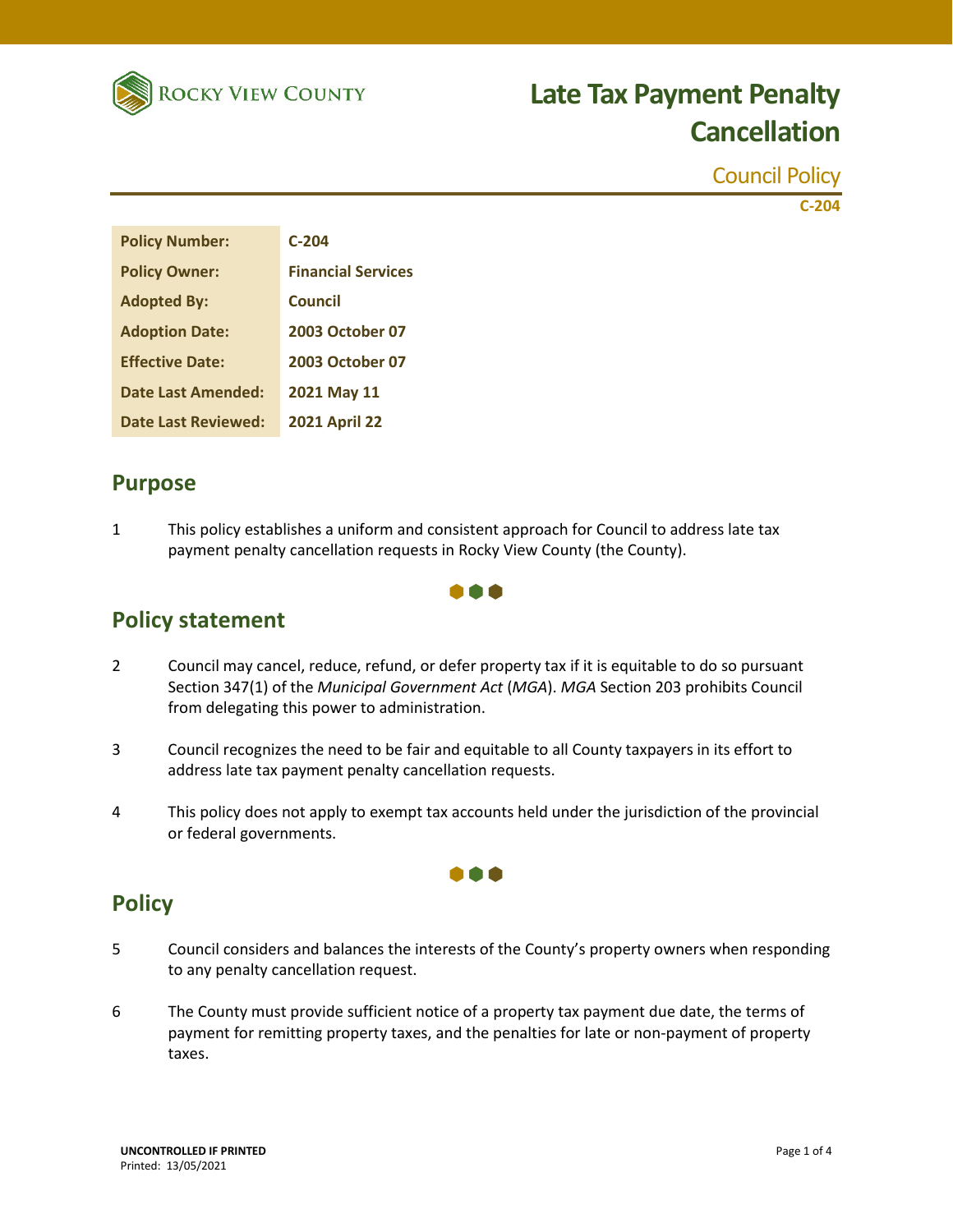

Council Policy

### **C-204**

- 7 The County endeavors to be consistent from year to year in setting its due dates for payment of property taxes.
- 8 Property owners seeking late tax payment penalty cancellation must submit a written request to the County within 60 days of the date when the related penalty was applied to the tax account, along with payment of the amount of the outstanding penalty.
- 9 Administration must present late tax payment penalty cancellation requests during public meetings of Council, as Council's decisions on these matters have an impact on all property owners. The report regarding the request includes the information provided by the requesting property owner.

#### Tax relief categories

- 10 When Council grants a late tax payment penalty cancellation request, the late tax payment penalty cancellation is only available for the penalties in the current taxation year:
	- (1) where a death in the immediate family of the property owner occurred within twentyone (21) days prior to the due date;
	- (2) where the tax notice has been sent to an incorrect address as a result of the County's error in recording an address change on the tax roll; or
	- (3) where a late tax payment has been processed by a financial institution and either the financial institution or the property owner provides documentation indicating the payment was processed on or before the due dates.
- 11 Council may consider penalty adjustments or cancellations for types of requests not set out in this policy.

#### Tax relief not available

- 12 A property owner may not seek tax relief under this policy for:
	- (1) taxes imposed under Section 326(1)(a)(vi) of the *MGA* relating to designated industrial property;
	- (2) taxes or penalties relating to more than one prior taxation year; or
	- (3) amounts added to the tax roll that do not relate to the annual property assessment and taxation process, including but not limited to: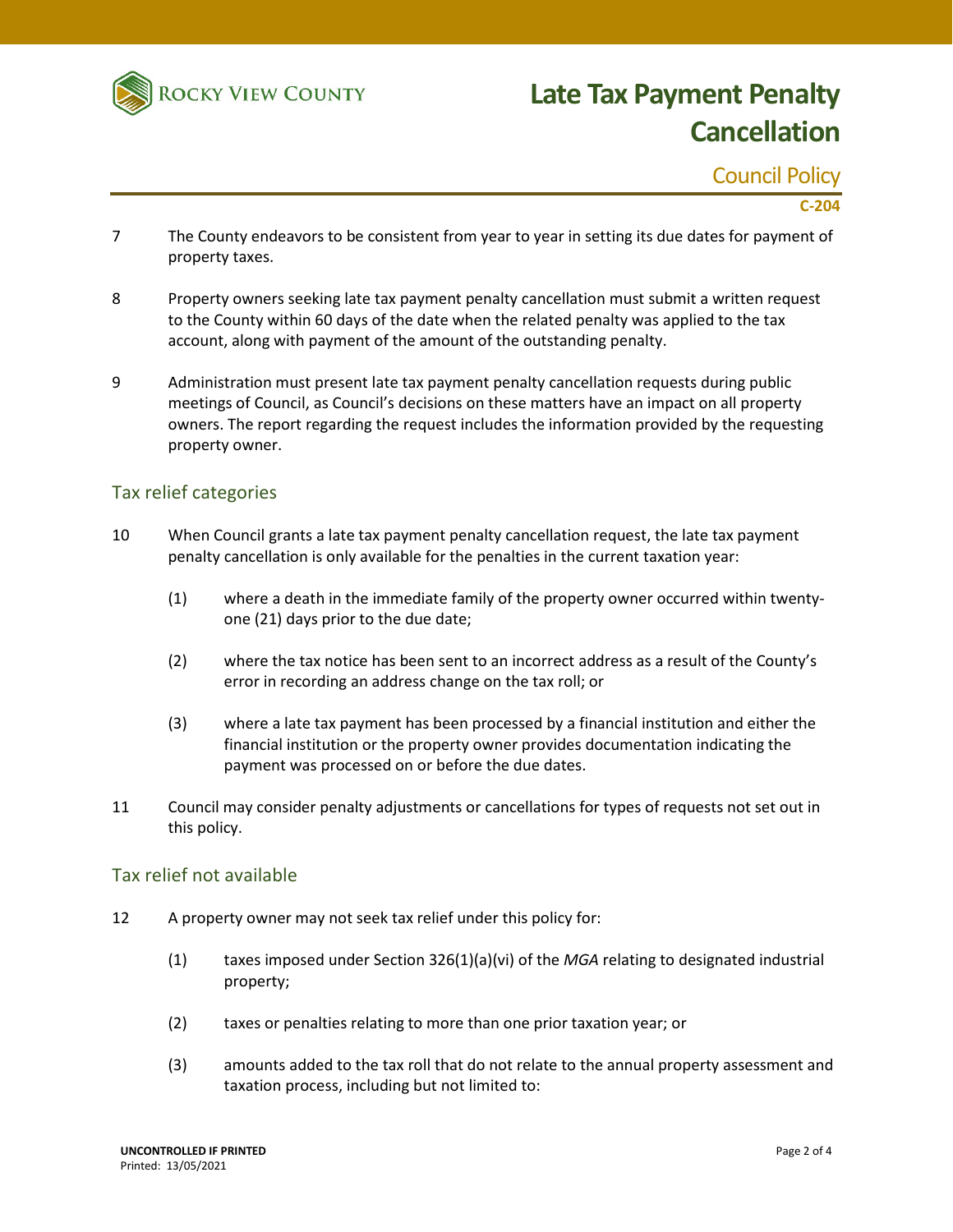

Council Policy

**C-204**

- (a) charges arising from the tax recovery process;
- (b) unpaid violation charges;
- (c) utility consumption or installation charges; or
- (d) any penalties, interests or other charges related to those amounts.



**. . .** 

## **References**

| Legal Authorities                     | <b>Municipal Government Act, RSA 2000, c M-26</b> |
|---------------------------------------|---------------------------------------------------|
| Related Plans, Bylaws, Policies, etc. | Rocky View County Tax Penalty Bylaw C-4727-96     |
| <b>Related Procedures</b>             | N/A                                               |
| Other                                 | N/A                                               |

## **Policy history**

| Amendment Date(s) - Amendment<br><b>Description</b>   | 2021 May 11 - Council amended to require an owner to<br>٠<br>make a tax penalty cancellation request within 60 days<br>instead of 120 days and changed death of an immediate<br>family member clause from seven to 21 days.<br>2019 November 26 – Council amended to reflect changes to<br>$\bullet$<br>the MGA, keep penalty cancellations to current tax year, set<br>consideration criteria, and align with new policy standards<br>2011 November 01 - Amended by Council<br>٠<br>2009 December 15 - Amended by Council<br>٠<br>2004 September 07 - Amended by Council<br>$\bullet$<br>2003 October 07 - Amended by Council |
|-------------------------------------------------------|--------------------------------------------------------------------------------------------------------------------------------------------------------------------------------------------------------------------------------------------------------------------------------------------------------------------------------------------------------------------------------------------------------------------------------------------------------------------------------------------------------------------------------------------------------------------------------------------------------------------------------|
| Review Date(s) - Review Outcome<br><b>Description</b> | 2021 April 22 - Recommend minor changes to ensure policy<br>٠<br>reflects current business processes and the criteria is<br>relevant in adjudicating rate payer requests in a fair and<br>reasonable time frame.<br>2019 November 20: Minor changes recommended in light                                                                                                                                                                                                                                                                                                                                                       |
|                                                       | of MGA amendments and current County processes and<br>standards                                                                                                                                                                                                                                                                                                                                                                                                                                                                                                                                                                |